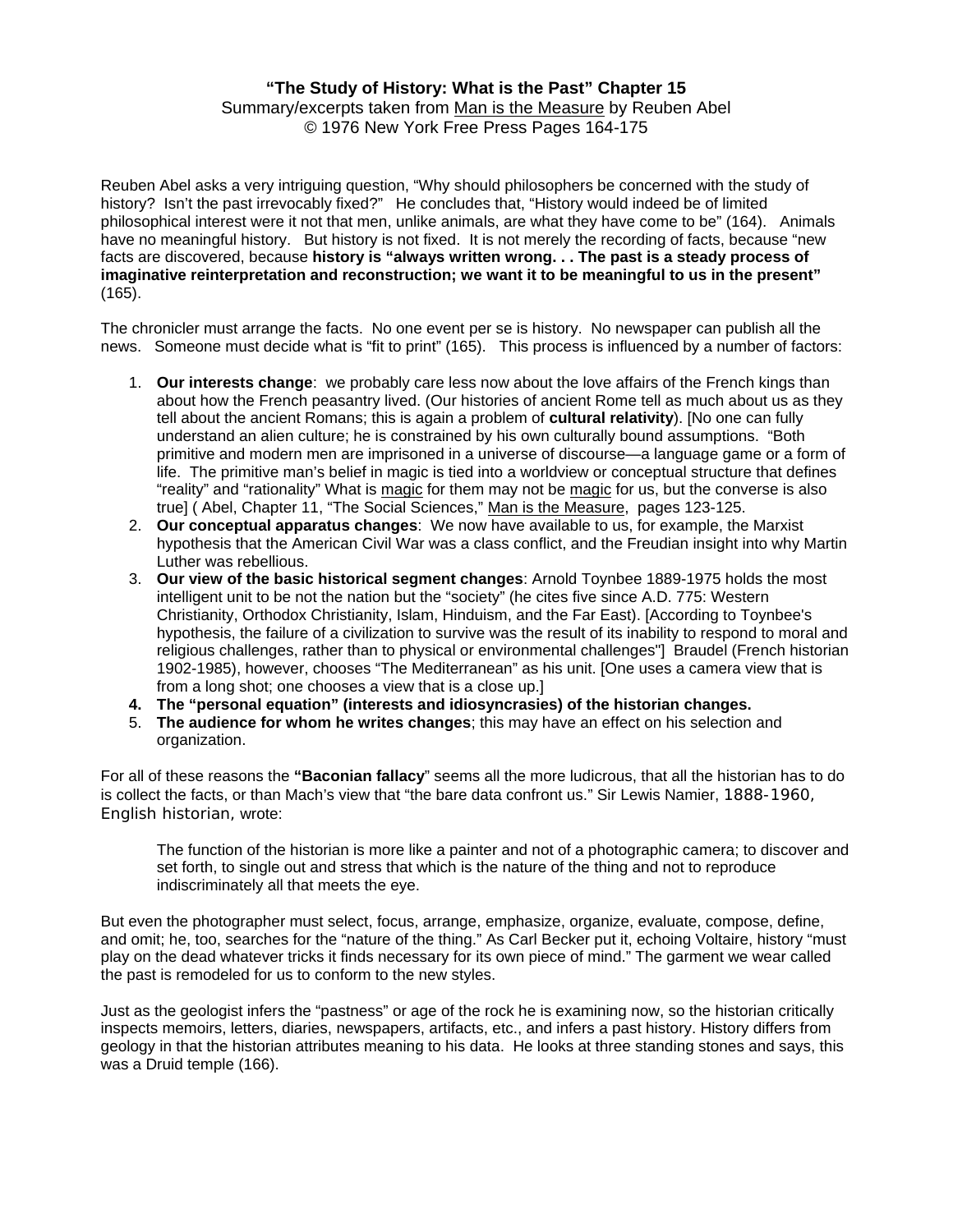## **Patterns and Selectivity**

The patterns said to be found in past events are selected by the historian; like the hypotheses of the scientist, they may be suggested, but are neither imposed nor dictated, by the "facts" (167).

The historian looks for patterns just like the hypotheses of the scientist. Was the Industrial Revolution, or the Gothic Age, or the Hundred Years War evident to those who participated in it? The sexual revolution, the revolution in the Catholic Church, were they apparent within society at the time? What will historians say about this age? What exists are individual persons doing things one at a time," a wilderness of single instances" (167).

And yet it is man's penchant to look for patterns, to interpret, to predict. [Sometimes these interpretations are incorrect. For example:]

Columbus' landing place has recently been reidentified and it has been suggested that he discovered America in 1467, not 1492. A Finnish historian finds that the Russian winter of 1812, which is supposed to have destroyed Napoleon's army, was a mild one. The Catholic Church ahs recently "decanonized" St. Christopher – it seems there never was such a person. In brief, the hard core of indisputable facts is not so very hard. Ranke demands that history tell us " wie es eigentlich gewesen"; but there is no such thing as "the way it really happened." The past in Dewey's phrase, is always "the past-of-the-present"(168).

But these considerations do not make history incurably slanted, partial, relativistic, nonobjective, or mythical:

**"Just as science is self-correcting, so different historical accounts may be confronted, compared, and contrasted; emphasis and bias may be made manifest; evidence may be scrutinized; arguments may be evaluated. The alternative to absolutism does not have to be nihilism; just because we don't have certainty about the past, it does not follow that anything goes" (168).** 

My note: [This quote would be appropriate for ToK prescribed title # 8 (the historian's ability to analyse evidence scientifically) #2 (the decay of untruth) or #4 (What makes evidence strong enough?)]

## **Frameworks of Historiography**

Let us examine some of the frameworks or hypotheses that historians have used as implicit bases for selecting facts and exhibiting their interconnections (their philosophy of history).

- 1. **History is cyclical**; The Persians, Babylonians, and Hindus believed that it repeats itself endlessly. Is this view naïve? Alexander Goldenweiser argues that there is only a limited number of possible solutions to most problems of human life.
- 2. A second group of philosophers of history may be called **functional** because of the way in which they isolate and stress certain **causative factors**:

Buckle, for example, believes that the history of civilization depends on **climate, soil, and geography.** Personality is affected by diet; maturity is in part of function of climate; Ancient Greece and Rome, situated near swamps, were almost wiped out by malaria. . . . Inland peoples will probably not invent canoes, but coastal peoples—the ancient Peruvians, for example-likewise may not.

**[There are exceptions, counterclaims**}: The Hopis and Navahos, in almost identical geographical circumstances, have vastly different cultures. Although the Fiji Islands are cold and stormy, the natives wear no clothing; in torrid Uganda the people are fully clad. Thus a functional theory of history has both strengths and weaknesses (169).

3. **Race** is stressed by historians as ancient as Tacticus (who contrasted the virtues of the unspoiled Germans with the vices of the decadent Romans) and as modern as the Frenchman Gobineau and the Anglo-Saxon H.S. Chamberlain. Both were anti-Semitic advocates of Nordic supremacy (170),